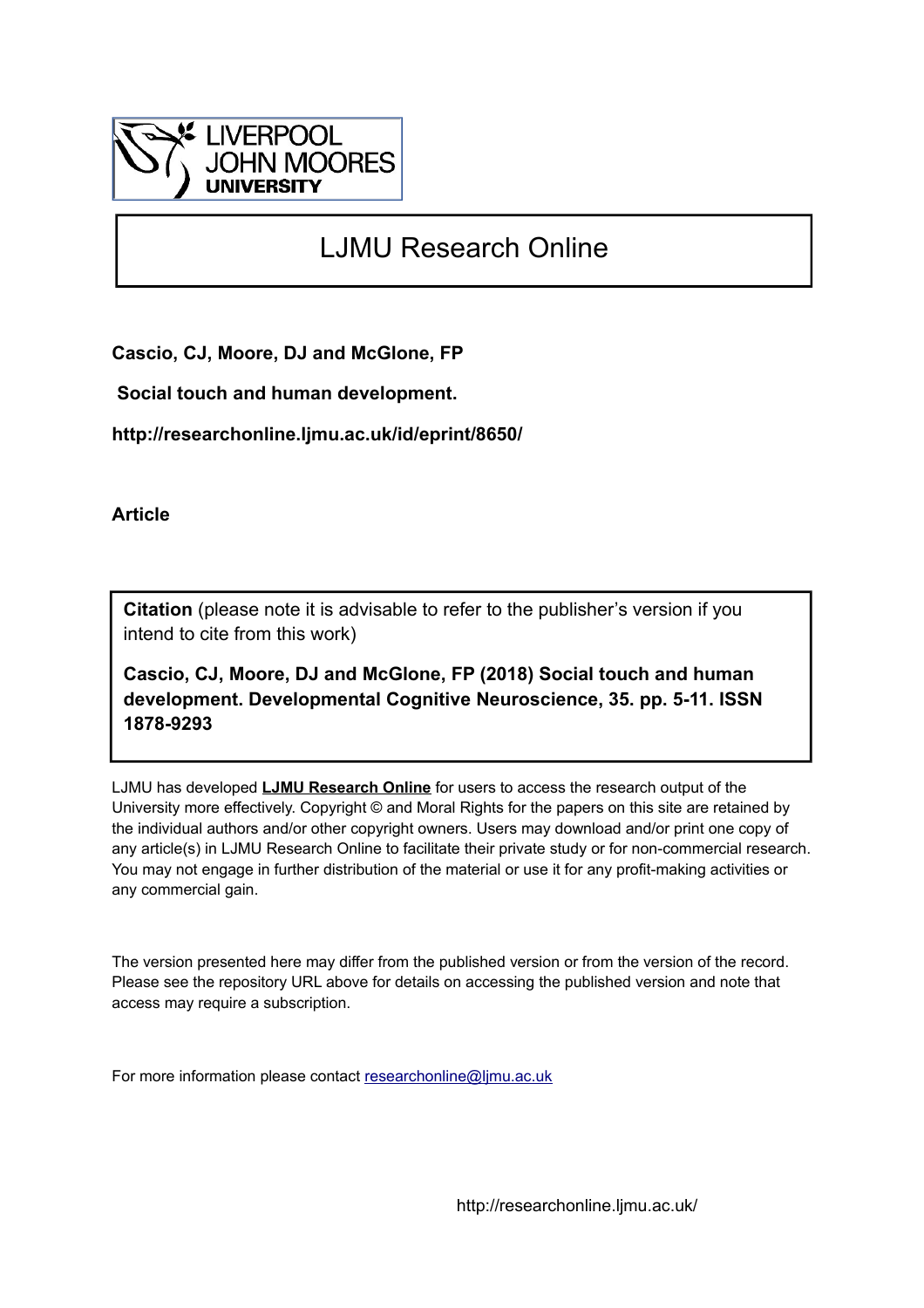Contents lists available at [ScienceDirect](http://www.sciencedirect.com/science/journal/18789293)



## Developmental Cognitive Neuroscience

journal homepage: [www.elsevier.com/locate/dcn](https://www.elsevier.com/locate/dcn)



 $\frac{N}{2}$ 

## Social touch and human development

C[a](#page-1-0)rissa J. Cascioª,<sup>c,</sup>\*, David Moore<sup>[b](#page-1-3)</sup>, Francis McGlone<sup>b,[d](#page-1-4)</sup>

<span id="page-1-0"></span><sup>a</sup> *Vanderbilt University Medical Center, Department of Psychiatry and Behavioral Sciences, Nashville, TN, USA*

<span id="page-1-3"></span><sup>b</sup> Liverpool John Moores University, School of Natural Sciences and Psychology, Liverpool, UK<br><sup>c</sup> Vanderbilt Kennedy Center for Human Development, Nashville, TN, USA

<span id="page-1-1"></span>*Vanderbilt Kennedy Center for Human Development, Nashville, TN, USA*

<span id="page-1-4"></span><sup>d</sup> *University of Liverpool, Institute of Psychology Health & Society, Liverpool, UK*

#### ARTICLE INFO

*Keywords:* Touch Tactile Social Development Affective Discriminative Autism CT afferents

#### ABSTRACT

Social touch is a powerful force in human development, shaping social reward, attachment, cognitive, communication, and emotional regulation from infancy and throughout life. In this review, we consider the question of how social touch is defined from both bottom-up and top-down perspectives. In the former category, there is a clear role for the C-touch (CT) system, which constitutes a unique submodality that mediates affective touch and contrasts with discriminative touch. Top-down factors such as culture, personal relationships, setting, gender, and other contextual influences are also important in defining and interpreting social touch. The critical role of social touch throughout the lifespan is considered, with special attention to infancy and young childhood, a time during which social touch and its neural, behavioral, and physiological contingencies contribute to reinforcement-based learning and impact a variety of developmental trajectories. Finally, the role of social touch in an example of disordered development –autism spectrum disorder—is reviewed.

#### **1. Affective versus discriminative touch**

We've spent nearly two hundred years studying the wonders of the skin's rich and varied innervation, and the corresponding perceptual experiences of touching or being touched, of an itch or a pin prick, or the warmth of the sun. The exquisitely quantifiable phenomena of one of these sub-modalities, tactile acuity and discrimination, have been part of perceptual experimental psychology since its inception ([Weber,](#page-7-0) [1834\)](#page-7-0). While these discriminative dimensions of tactile experience, mediated by myelinated A-beta and A-delta fibers, are crucial for sensorimotor control and haptic exploration, they do not address questions such as, "What temperature of bath water feels the most relaxing?" or "Why does my partner rubbing my back sometimes feel comforting and other times feel maddening?" In other words, the fine-grained ability to discriminate physical properties of touch does not speak to some of the most salient somatosensory experiences in daily life: conveyance of affective and socially relevant information.

Recent evidence points to orthogonal somatosensory subsystems for discriminative and affective touch [\(McGlone et al., 2014](#page-7-1)), and a considerable body of work has emerged describing and quantifying the affective touch dimension [\(Ackerley et al., 2014;](#page-5-0) [Löken et al., 2009](#page-7-2); [Olausson et al., 2002](#page-7-3), [2010\)](#page-7-4). Unlike the straightforward nature of discriminative touch, affective touch spans a range from orgasmically pleasant to excruciatingly unpleasant, and is further complicated by its inextricable links to context, gender and sexuality, culture, and other individual, interpersonal, and societal factors [\(Ellingsen et al., 2016](#page-6-0); [Morrison et al., 2010](#page-7-5)). The work in this issue of Developmental Cognitive Neuroscience focuses on nonsexual, pleasant affective touch that is social in nature and its role in human development. In this review, we will consider both the neurobiology and higher-order interpersonal and social factors that define social touch within these constraints, and trace the influence of social touch on learning and development through the stages of the human lifespan.

### **2. Defining social touch: bottom-up**

What makes touch "social?" One way of operationalizing social touch has been handily provided by the correspondence between properties of much naturalistic affiliative interpersonal touch and the unique tuning characteristics of low-threshold unmyelinated peripheral afferent fibers (C-touch, or CT fibers). These fibers respond preferentially to gentle, slow, caress-like stroking ([Olausson et al., 2010](#page-7-4); [Vallbo et al., 1993;](#page-7-6) [Wessberg et al., 2003](#page-7-7)) and at temperatures near those of human skin [\(Ackerley et al., 2014](#page-5-0)). Importantly, CT activation is linked with positive affect: psychophysical ratings of touch "plea-santness" ([Essick et al., 1999](#page-6-1), [2010\)](#page-6-2) correspond closely to the firing frequency of these afferents ([Löken et al., 2009](#page-7-2)), as do implicit measures of perceived pleasantness such as activation of the zygomaticus

<span id="page-1-2"></span>⁎ Corresponding author at: Vanderbilt University Medical Center, Department of Psychiatry and Behavioral Sciences, Nashville, TN, USA. *E-mail address:* [carissa.cascio@vanderbilt.edu](mailto:carissa.cascio@vanderbilt.edu) (C.J. Cascio).

<https://doi.org/10.1016/j.dcn.2018.04.009> Received 19 September 2017; Received in revised form 7 March 2018; Accepted 3 April 2018 Available online 24 April 2018 1878-9293/ © 2018 Published by Elsevier Ltd. This is an open access article under the CC BY-NC-ND license (http://creativecommons.org/licenses/BY-NC-ND/4.0/).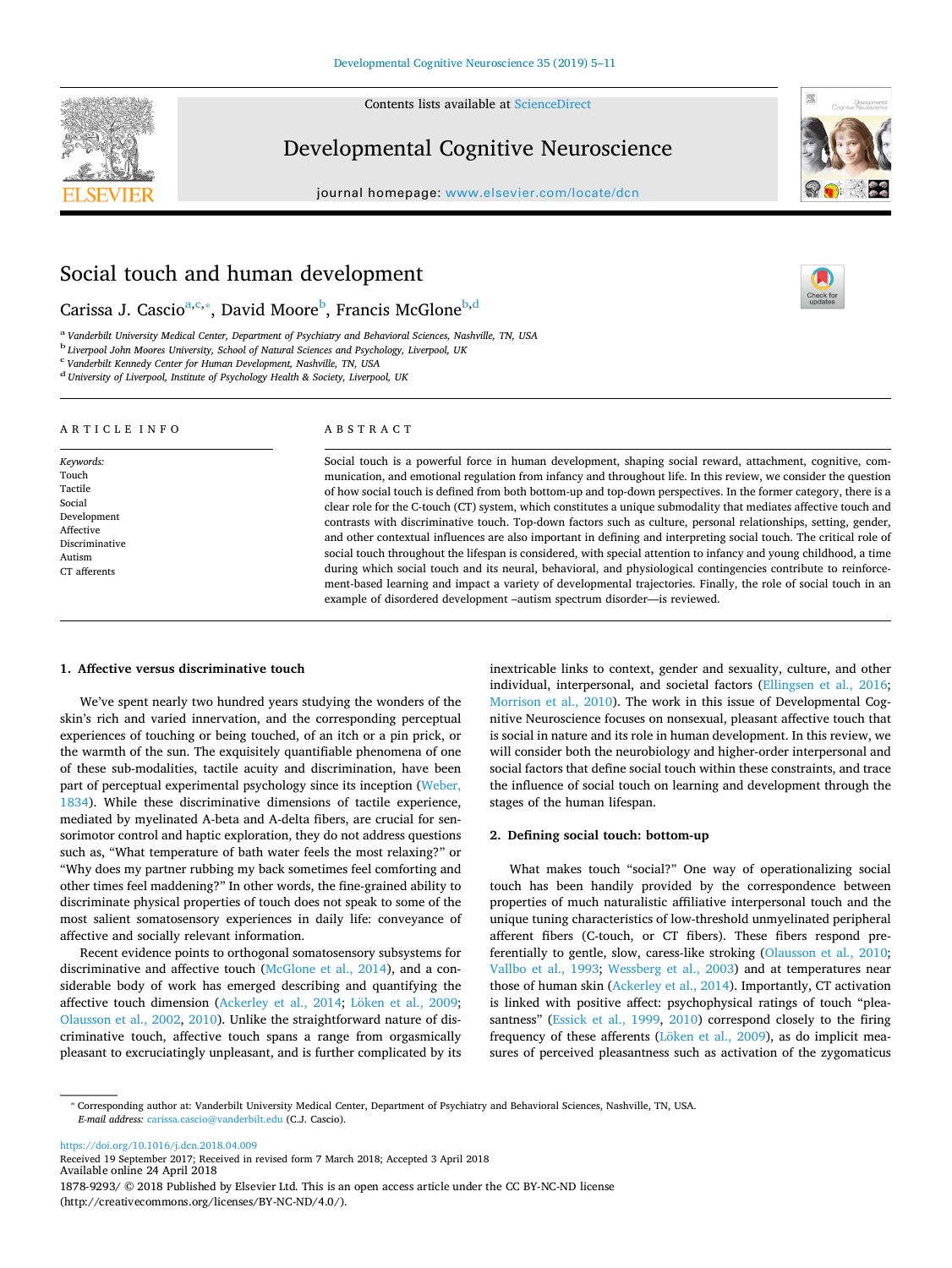major muscles (needed for the upturning of the mouth seen in smiling) ([Pawling et al., 2017\)](#page-7-8). CT afferents are found only in hairy skin, but not the glabrous skin of the palm that is so central to discriminative touch ([Georgopoulos, 1976\)](#page-6-3). CT afferents project to the posterior insular cortex, rather than primary somatosensory (SI) cortex [\(Olausson et al.,](#page-7-3) [2002\)](#page-7-3) which is the primary target of myelinated fibers that carry the fine-grained signals used for discriminative touch and tactile manipulation of the environment. These properties further support a distinction of the CT system for affective touch from discriminative touch.

The parallels between the effects of CT-mediated touch and oxytocin release on physiological arousal, pleasant feeling, and prosocial interaction suggest CT fibers as a likely mediator of endogenous oxytocin (OT) release during affiliative and nurturing touch ([Walker et al.,](#page-7-9) [2017\)](#page-7-9). Although OT has a central role in the neurobiology of close social relationships, it is only part of a complex system. An integrative view comes from the Brain Opioid Theory of Social Attachment (BOTSA), which highlights that while the oxytocin/vasopressin social neuropeptides are critical for mate selection, parental behavior, and other core social functions in mammals, they fail to account for the more complex dynamics observed in primate social behaviors ([Henning](#page-6-4) [et al., 2017\)](#page-6-4). BOTSA extends the recognition that opioids are implicated in social reward and motivation to posit that OT, dopamine and serotonin play a more prominent role at the onset of bonding whereas the mu-opioid receptor (MOR) system underpins the maintenance of complex and enduring close social relationships, such as we see in humans ([Pearce et al., 2017\)](#page-7-10). Evidence for mediation of the rewarding nature of social touch by endogenous opioids includes increased MOR activity during social touch ([Nummenmaa et al., 2016\)](#page-7-11) and naloxone's effects on the perceived pleasantness of social touch [\(Case et al., 2016\)](#page-6-5).

The fundamental distinction between the discriminative and affective touch systems can thus be summarized in this way: the type of touch mediated by the glabrous skin of the hand primarily conveys properties (i.e., shape, texture, etc.) of elements in the extrapersonal environment that are being actively explored with the hand. In contrast, the CT system mediates passively received touch from other people and overlaps heavily with neurobiological systems for affiliative reward and interoception. This overlap with interoceptive and affective neural circuits allows CT-mediated touch to serve as a bridge between the extrapersonal stimulation and the intra-personal world of the self ([Ebisch et al., 2011;](#page-6-6) [Jönsson et al., 2015](#page-6-7)).

CT afferents, which are so ideally suited for socially relevant touch that they have become known as a "social touch system" ([Gordon et al.,](#page-6-8) [2013;](#page-6-8) [Olausson et al., 2010](#page-7-4)) are absent from the glabrous skin of the palm. However, the palm is clearly not excluded from social touch, given the central social functions of handshakes and hand-holding in multiple cultures across the world. Even CT-targeted touch, delivered by the glabrous skin, is pleasant to the giver as well as to the receiver ([Gentsch et al., 2015](#page-6-9)). Similarly, pet owners exhibit reduced blood pressure and decreased stress while petting their animals ([Jenkins,](#page-6-10) [1986\)](#page-6-10). Active delivery of social touch to another human hand (i.e., "social haptic behavior") has a neural profile distinct from haptic ex-ploration of an inanimate object ([Ebisch et al., 2014a](#page-6-11), [b](#page-6-12)), and is, as with receiving social touch, believed to trigger the release of oxytocin (OT) and endogenous opioids ([Ellingsen et al., 2016\)](#page-6-0). Further, active social touch in the context of providing comfort to a loved one in pain results in changes to physiological rhythms associated with empathy: EEG mu wave suppression ([Peled-Avron et al., 2017](#page-7-12)) and inter-partner respiratory and cardiac coupling [\(Goldstein et al., 2017](#page-6-13)). Thus, the hedonic value and affiliative effects of social touch include, but are not limited to, tactile experience mediated by CT afferents. In line with this, researchers have recently developed a database to index a wide range of social touch events based on valence and arousal to facilitate a more comprehensive treatment of various kinds of social touch ([Lee Masson](#page-7-13) [and Op de Beeck et al., 2018](#page-7-13)).

The complex interplay between different afferent nerve classes that result from reciprocal social touch may be likened to that of a musical

chord comprising individual notes on a keyboard. When individual keys are struck, a pure tone ensues, but combinations of individual keys can produce chords that are somehow greater than the sum of their parts and, importantly, cannot be deconstructed back to the original notes that formed them. This is paralleled in how different somatosensory receptor types combine to produce "touch blend" percepts ([Bentley,](#page-6-14) [1900\)](#page-6-14), such as the perception of wetness resulting from coincident tactile and thermal receptor activation [\(Ackerley et al., 2012](#page-6-15)). The skin innervated by CTs is also innervated by myelinated fibers, and the concurrent activation of both types of fiber, integrated and associated repeatedly throughout development, may be ultimately what works together to achieve the percept of pleasant, affiliative touch.

#### **3. Defining social touch: top-down**

Having considered social touch from the bottom (peripheral afferents)-up, we now turn to top-down contextual factors that influence how social touch is defined. While the CT system may constitute a primary physiological platform for social touch, higher-order factors including the personal relationship and social context are key ingredients in the definition of social touch. While there are a wide range of contexts, stimulus types and modes of delivery that represent social or interpersonal touch [\(Gallace and Spence, 2010\)](#page-6-16), we limit our focus to two main contextual factors: 1) the partner in the exchange (i.e., "who" is delivering the touch), and 2) the intent behind the tactile stimulation ("why" it is being delivered).

A clear criterion for social touch is that it is interpersonal, that is, it is shared between conspecifics who have some reciprocal relation to one another, whether that is an intimate, long-term relationship or a more transient or superficial one. Studies have ranged from neuroimaging of sexual partners during intimate touch [\(Kreuder et al., 2017](#page-7-14)), to quantifying the behavioral effects of casual touch between strangers in a brief encounter such as the effects of touch between a server and patron in a restaurant [\(Jones and Yarbrough, 1985\)](#page-6-17). Even between people who have never met, touch can be used to communicate a variety of emotions ([Hertenstein et al., 2009](#page-6-18)) and to impel compliance with requests ([Patterson et al., 1986](#page-7-15)). Between intimate partners, social touch is incredibly powerful. A recent study demonstrated that hand holding by romantic partners resulted in increased brain-to-brain cou-pling that mediated relief from a painful stimulus ([Goldstein et al.,](#page-6-19) [2018\)](#page-6-19)

Despite the evidence against a principal role for primary somatosensory cortex (SI) in affective touch, the perceived sex of an experimenter delivering a sensual caress during an fMRI scan modulated SI response, suggesting that SI may have more of a role in social touch than previously thought ([Gazzola et al., 2012\)](#page-6-20). This is further evidence that the complex perceptual experience of social touch is not limited to CT afferents, but involves multiple somatosensory submodalities acting in concert. It's not clear whether SI response would extend to affective touch from a familiar person; more research in this area is needed to map out the convergence and divergence of neural circuits for different kinds of social touch. Interestingly, comfort with social touch can be topographically mapped as a function of the kind of relationship we have with the other person ([Suvilehto et al., 2015\)](#page-7-16).

Research on touch within romantic relationships supports the role of both social neuropeptides and neural reward systems as discussed above. Posterior insular responses to romantic caresses from a lover are modified by anticipation of the touch and sexual desire ([Ebisch et al.,](#page-6-11) [2014a,](#page-6-11)[b](#page-6-12)). This kind of romantic touch between partners also engages reward regions of the brain; response from these regions such as ventral striatum and anterior cingulate cortex is boosted by administration of oxytocin ([Kreuder et al., 2017\)](#page-7-14). Interestingly, this facilitation by oxytocin correlates inversely with subclinical autism traits [\(Scheele et al.,](#page-7-17) [2014\)](#page-7-17). Studies such as these, which combine rigorous experimental design with the ecological validity of a partner or other socially significant person to the individual, are critical to understanding the role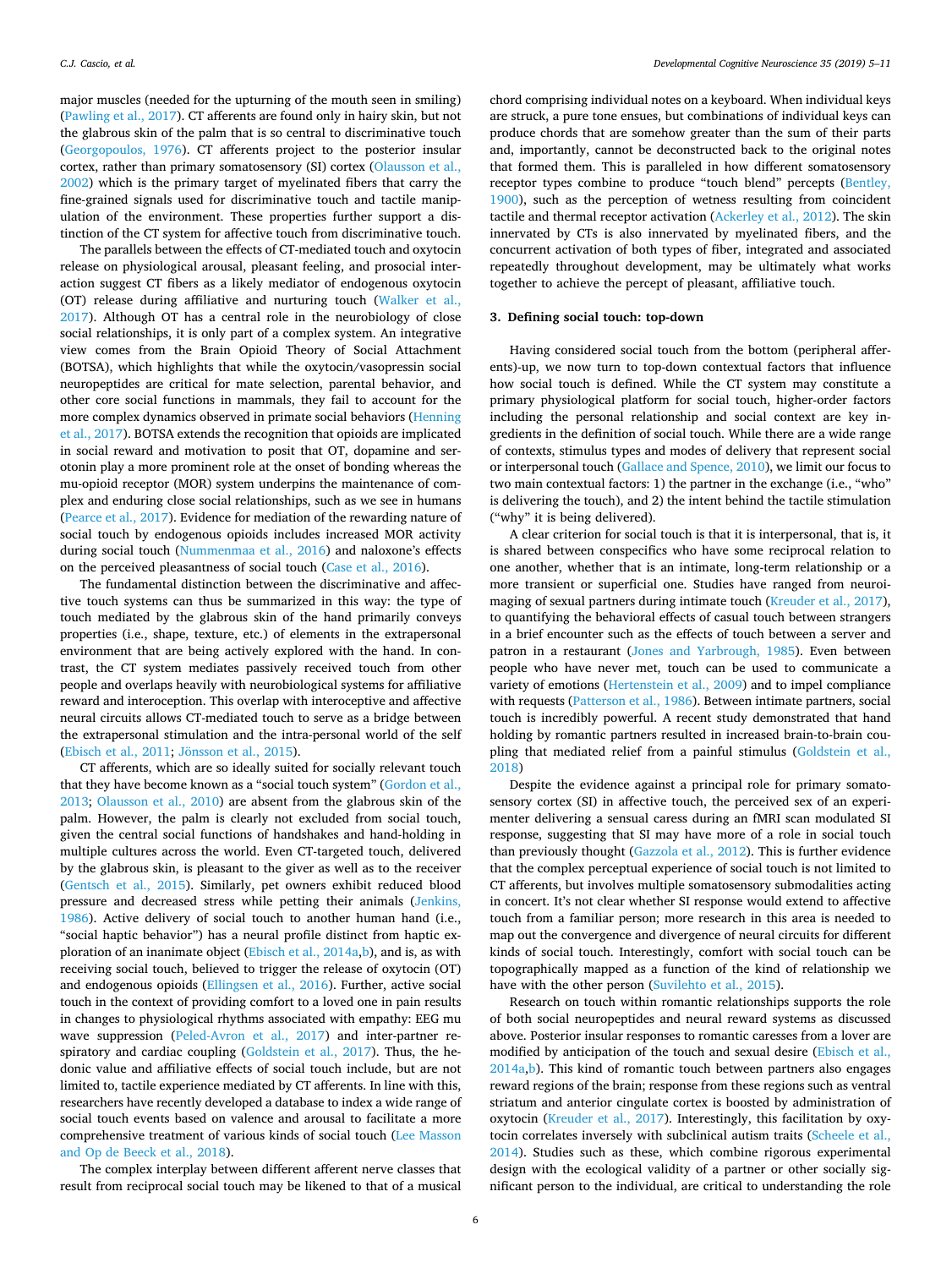of the lived experience of affiliative touch and its cumulative effects on social reward over the course of human relationships.

Contextual factors outside of identity of the two partners or their relationship to one another also influence the experience of and neural response to social touch. Somatosensory evoked potentials to interpersonal touch vary in amplitude depending on the emotional facial expression of the person delivering the touch ([Ravaja et al., 2017](#page-7-18)). Further, multisensory interactions that impact the brain's response to social touch are not limited to the visual system, as unpleasant odors can reduce the perceived pleasantness and alter the response of insular and opercular cortices to affective touch [\(Croy et al., 2016a](#page-6-21)[,b\)](#page-6-22). Finally, touch can interact with much more complex and multiple aspects of the context of the encounter, as in the alleviation of induced existential concerns (i.e., fear of death) by touch from an experimenter ([Koole](#page-7-19) [et al., 2014](#page-7-19)). Interestingly, in this study, the effect of social touch on fear was specific to individuals with low self-esteem. This complex interaction of intra- and extrapersonal factors in the touch encounter highlights the intricacies of contextual factors in the experience of social touch.

Two lines of research – vicarious touch and remote or "mediated" touch - demonstrate that interpersonal touch does not necessarily need to be direct to be social. In vicarious touch paradigms, individuals watching interpersonal touch rate CT-targeted caresses as more pleasant than non-CT-targeted touch and exhibit responses in posterior insular cortex, as if experiencing the touch themselves [\(Morrison et al.,](#page-7-20) [2011\)](#page-7-20). Further, neural response to watching affective (interoceptive) and discriminative (exteroceptive) touch are distinguishable along the same lines as for actual touch, with response to viewed affective social touch in the posterior insula, and modulation in secondary somatosensory cortex with perceived intensity of viewed somatosensory stimuli ([Ebisch et al., 2011\)](#page-6-6). Recent work suggests that viewing dyadic interactions that include touch biases visual attention to the emotionally relevant aspects of the scene relative to those that don't include touch [\(Schirmer et al., 2018](#page-7-21)).

In mediated touch paradigms, two people in remote locations can exchange touch via a device. While technology has facilitated longdistance interaction in the auditory and visual realms, the development of applications for long-distance interpersonal touch is still in its infancy. However, early studies have laid the groundwork for the conveyance of simple ideas and emotions using remote interpersonal touch ([Haans and IJsselsteijn, 2006\)](#page-6-23), and these devices are likely to be of substantial value to the experimental study of social touch. Thus, interpersonal touch can be social even when only viewed between two other individuals, or delivered indirectly between individuals through a device.

Is the criterion of exchange of touch between socially relevant conspecifics sufficient to define social touch, or are other factors important? An additional potential criterion is communicative intent: does the touch convey a particular message such as comfort, playfulness, warning, sexual desire, etc., that makes it *relational*? Or can it be more functional in nature (such as a parent using one hand to support an infant in a sitting position)? While some forms of interpersonal touch may appear largely pragmatic on the surface, they often involve inherent social corollaries which are reinforced by repetition throughout development [\(Grandi, 2016\)](#page-6-24). In the example of supported sitting, while the primary purpose of the physical contact is to augment the infant's still-developing trunk muscles to keep him/her upright, a secondary consequence is that the infant receives the implicit message that touch from a parent results in a greater feeling of security and safety. In the case of grooming, ostensibly a highly pragmatic and instrumental form of interpersonal touch, a deeper look into the evolution of primate social communication reveals that extended periods of grooming evolved to establish, reinforce, and signal social bonds and hierarchies [\(Dunbar,](#page-6-25) [2010\)](#page-6-25). Thus, even a highly instrumental form of interpersonal touch such as grooming is deeply rooted in communicative intent both between grooming partners and to other members of the social group.

Given these associations between touch and implicit social or emotional corollaries, it seems that nearly all interpersonal touch between people in any kind of enduring relationship to one another is social. It may be, then, that the only interpersonal touch that could be considered non-social are rare instances of accidental and very brief contact between unfamiliar people, with no communicative intent, behavioral outcome, or learned association, such as an unheeded, accidental brush of the shoulder on a crowded subway. Thus broadly defined, the vast landscape of social touch and its broader impact depends not only on the interpersonal relationship and the context, but also critically on developmental stage. The same social touch experience may impact an infant very differently than an adolescent; the neural systems for interpreting the experience of social touch continue to develop and evolve over the lifespan. We now turn to examine how social touch changes with development.

#### **4. Social touch over the human lifespan**

Touch is the earliest sensory modality to develop [\(Maurer and](#page-7-22) [Maurer, 1988;](#page-7-22) [Montagu, 1986\)](#page-7-23), serving as a "sensory scaffold on which we come to perceive our own bodies and our sense of self [\(Bremner and](#page-6-26) [Spence, 2017\)](#page-6-26)." In the first few months of postnatal life, touch is a key "active ingredient" in the development of secure attachment [\(Duhn,](#page-6-27) [2010;](#page-6-27) [White, 2004](#page-7-24)) and the formation of family bonds [\(Gordon et al.,](#page-6-28) [2010\)](#page-6-28). Indeed, social touch from caregivers is so consistently paired with rewards (i.e., comfort, nourishment) that it is a strong candidate for a pivotal mediator of Hebbian learning in the developing "social brain." Indeed, the reward value of social touch is so powerful that it rivals drugs of abuse and may be protective against substance use disorder ([Zernig et al., 2013](#page-7-25)). In the following sections, we highlight evidence for the role of social touch in reward learning during development, and explore potential mechanisms for how interpersonal touch may influence neural and behavioral social development throughout the lifespan.

#### *4.1. Pre- and perinatal*

The ontogeny of social touch is even appreciable prenatally. Fetuses in the third trimester respond to maternal touch on the mother's abdomen with more tactile exploration of the uterine wall and less selftouch compared to those in the second trimester ([Marx and Nagy,](#page-7-26) [2017\)](#page-7-26). An intriguing hypothesis proposes that the rhythmic stimulation of lanugo hairs during fetal movement through the amniotic fluid stimulates CT fibers and induces a social priming effect in the fetus via oxytocin release ([Bystrova, 2009\)](#page-6-29). By extension, if these in utero tactile experiences are rewarding to the fetus, vestibular sensation associated with movement through the amniotic fluid may serve as a secondary reinforcer, contributing to the comfort neonates derive from rocking, bouncing, and swaying. In support of this idea of prenatal vestibular input and its sequelae in neonates, for both humans and mice, maternal *carrying* of distressed infants reduces crying, body movements, and heart rate over and above the (also significant) effect of maternal *holding* alone. Further, the calming effect produced a positive feedback cycle of decreased infant movement and increased ability for mothers to carry the pups ([Esposito et al., 2013\)](#page-6-30). This combination of tactile-vestibular-proprioceptive stimulation in the context of parental comfort in a positive feedback loop may be a powerful mediator of associative learning that predisposes the brain to respond to social rewards. In a study that measured the effects of tactile and kinesthetic stimulation in 12 premature infants, [White and Labarba \(1976\)](#page-7-27) observed significant effects on a range of measures including birth weight, body temperature, respiration, and feeding behavior [\(White and Labarba, 1976](#page-7-27)). While comprehensive cross-cultural research is sparse, a study comparing Italian and West African mothers suggests that the relative use of tactile versus kinesthetic stimulation for soothing young infants may vary across cultures ([Carra et al., 2014\)](#page-6-31).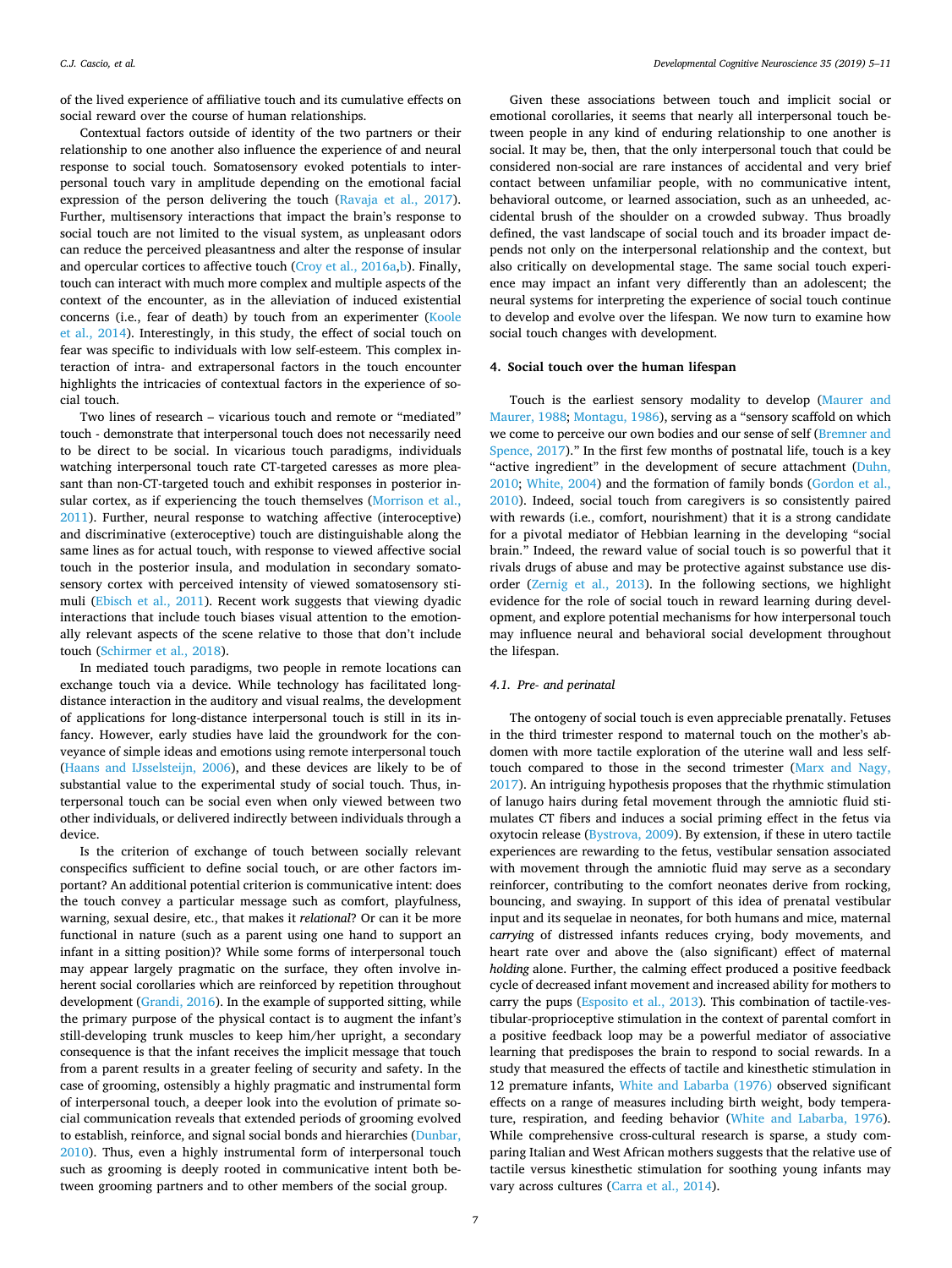#### *4.2. Infancy*

There is highly converging evidence for the developmental importance of social touch in infancy, and early experiences with touch have extremely far-reaching sequelae throughout the developing brain. In prairie voles, a monogamous species of rodent with a highly affiliative social structure, rearing styles vary in the degree of physical contact between parent and pup. Offspring of low-contact parents show more aggression and less stress response to social isolation than that of high-contact parents [\(Perkeybile and Bales, 2015\)](#page-7-28). Offspring of parents with high versus low contact styles also exhibit vastly different patterns of connectivity throughout the brain ([Seelke et al., 2016](#page-7-29)). In rats, a sensitive period comprising the first postnatal week has been described, during which maternal licking and grooming exerts long-term epigenetically-mediated effects on cognition, social behavior, and stress reactivity ([Bagot et al., 2012](#page-6-32); [Kaffman and Meaney, 2007\)](#page-6-33). Male offspring reared by high contact dams are less responsive to stress, show more exploratory behaviors in a novel environment, and higher performance on cognitive tasks ([Caldji et al., 2000\)](#page-6-34). These far-reaching, epigenetically-mediated effects on development have been studied more broadly in the context of critical windows in the social and physical environment in humans as well [\(Szyf, 2012\)](#page-7-30).

In humans, 65% of face to face interactions between mothers and infants involve touch communication, which is associated with immediate reductions in both behavioral ([Stack and Muir, 1990](#page-7-31)) and physiological [\(Feldman et al., 2010b\)](#page-6-35) response to stress. Further, the quality of the touch also matters, with gentle stroking touch generating more smiling in infants than static touch [\(Jean et al., 2009](#page-6-36); [Stack and](#page-7-31) [Muir, 1990\)](#page-7-31), and infants as young as 9 months demonstrating decreased heart rate and increased engagement in response to pleasant, CT-targeted touch [\(Fairhurst et al., 2014\)](#page-6-37). Indeed, there is apparent observational evidence that when parents stroke their infants, that they spontaneously adopt a speed of touch consistent with CT stimulation ([Croy et al., 2016a,](#page-6-21)[b](#page-6-22)).

The benefits of touch in infancy are also apparent over longer time scales. Skin-to-skin contact has analgesic effects in healthy neonates and promotes weight gain, shorter hospital stays ([Field et al., 1986\)](#page-6-38) and stronger neural responses [\(Maitre et al., 2017](#page-7-32)) in preterm infants. Parental touch is linked to increased oxytocin levels in parents ([Feldman et al., 2010a\)](#page-6-39) and has effects on later social-emotional behavioral issues in children that are associated with maternal prenatal anxiety ([Pickles et al., 2017](#page-7-33)). Between 6 and 10 months, the anterior prefrontal cortex begins to respond to gentle touch that is not CT-targeted (delivered to the palm) [\(Kida and Shinohara, 2013](#page-7-34)). In addition to its clear role in the development of affective attachment, caregiver touch paired with concurrent speech, plays an important role in infants' ability to detect word boundaries, contributing to receptive communication development. This study suggested that the earliest vocabulary words are often those frequently linked with caregiver touches [\(Seidl](#page-7-35) [et al., 2015](#page-7-35)).

While most of the extant research addresses infants as recipients of social touch, those as young as 5 months also use touch to communicate their emotional state to their mothers ([Moszkowski and Stack, 2007](#page-7-36)). Further underscoring the critical role of parental touch, 6-month-old infants of mothers with depression show more self-touch than controls, interpreted as a compensatory behavior for reduced positive touch from their mothers [\(Herrera et al., 2004](#page-6-40)). fMRI studies in nursing dams suggests that suckling stimulation engages neural reward systems to a degree that outpaces cocaine administration ([Febo, 2011;](#page-6-41) [Ferris et al.,](#page-6-42) [2005\)](#page-6-42), and that this effect is likely mediated by oxytocin [\(Febo et al.,](#page-6-43) [2005\)](#page-6-43). Thus, even during the first few months of life, there is a reciprocity and an active component of social touch experience that shapes social, communication, and cognitive development in the months and years to come.

Although the feature of affective touch that is most often considered when predicting outcomes is touch frequency (i.e. [Brauer et al., 2016](#page-6-44)), future research may want to adopt more nuanced measures to explain greater variance in these outcomes. For example, theoretical accounts of the purpose of affiliative touch propose that this serves to promote social relationship development ([Morrison et al., 2010\)](#page-7-5) and/or to reduce negative affect [\(Dunbar, 2010\)](#page-6-25). Here then it will not necessarily be that simply more social touch will have beneficial effects on development, rather that functional social touch in response to a need state will lead to better outcomes. The development of a synchronous relationship between an infant and caregiver has been shown to be an important predictor of later social development ([Jaffe et al., 2001\)](#page-6-45). This process involves the infant and caregiver entering into a natural exchange of engagement and disengagement ([Tronick, 1989](#page-7-37)), and here children have been shown to be adept at making social bids when desired and disengaging attention when sated. Parent-infant synchrony has been shown to be an important precursor to attachment formation ([Feldman et al., 1999b](#page-6-46)) attachment security ([Jaffe et al., 2001\)](#page-6-45), selfregulation capacities ([Feldman et al., 1999a\)](#page-6-47), symbolic competence ([Feldman and Greenbaum, 1997](#page-6-48)), and cognitive skills [\(Feldman et al.,](#page-6-49) [1996\)](#page-6-49).

Disruption in this early social-sensory input during infancy has severe developmental consequences throughout the lifespan. Infants who are deprived of touch delivered by caregivers, or who avoid it, are at higher risk for sensory processing problems ([Lin et al., 2005](#page-7-38); [Wilbarger](#page-7-39) [et al., 2010](#page-7-39)) such as over-sensitivity. Avoidance of social touch in infancy is also a predictor of autism spectrum disorder in older children ([Baranek, 1999;](#page-6-50) [Mammen et al., 2015\)](#page-7-40). In this case, avoidance of social touch indicates that it is not perceived as pleasant or reinforcing by the infant, which may have significant cascading effects on the development of the social brain. More broadly, altered touch perception in early life, comprising two separate mechanosensitive systems (fast A-Betas and slow CT), may impact the sensory scaffold on which the perceptual distinction between self and other is built ([Bremner and](#page-6-26) [Spence, 2017](#page-6-26)), further influencing social responses and abilities throughout development.

#### *4.3. Toddlerhood and childhood*

Social touch continues to influence brain development beyond infancy. As infants become toddlers and gain mobility, the repertoire of parent-child touch expands to include more kinds of pragmatic touch such as postural repositioning and support, as well as more complex and frequent grooming touch. The importance of grooming in maintaining primate social relationships has been emphasized from an evolutionary anthropological perspective ([Dunbar, 2010\)](#page-6-25) and is likely mediated by the reinforcing properties of touch-related oxytocin and endogenous opioid release. Touch is an important factor in family dynamics; touch within the nuclear family is a primary predictor of children's sustained expression of positive emotions [\(Bai et al., 2016](#page-6-51)). Childhood is a dynamic time during which the people and contexts surrounding social touch are in flux. During the transition to toddlerhood and preschool, the critical role of touch expands beyond caregivers and immediate family to include teachers and peers. As children get older and more independent, the sphere narrows again and children receive tactile input from fewer people and in fewer contexts than when they were very young.

Social touch plays a central role in play. In rats and many other mammalian species, juveniles engage in rough-and-tumble social play, a reinforcing experience that can induce a conditioned place preference ([Trezza et al., 2011](#page-7-41)). Neural responses to physical play and tickling are tightly linked [\(Ishiyama and Brecht, 2016](#page-6-52)) and reflect positive affect mediated by the endogenous opioid-mediated reward system [\(Burgdorf](#page-6-53) [and Panksepp, 2001](#page-6-53)). In humans, a recent study found that the frequency of maternal touch during a play session between mothers and their five-year-olds was associated with the strength of connectivity of the posterior superior temporal sulcus and other nodes in the social brain [\(Brauer et al., 2016\)](#page-6-44). The positive effects of appropriate social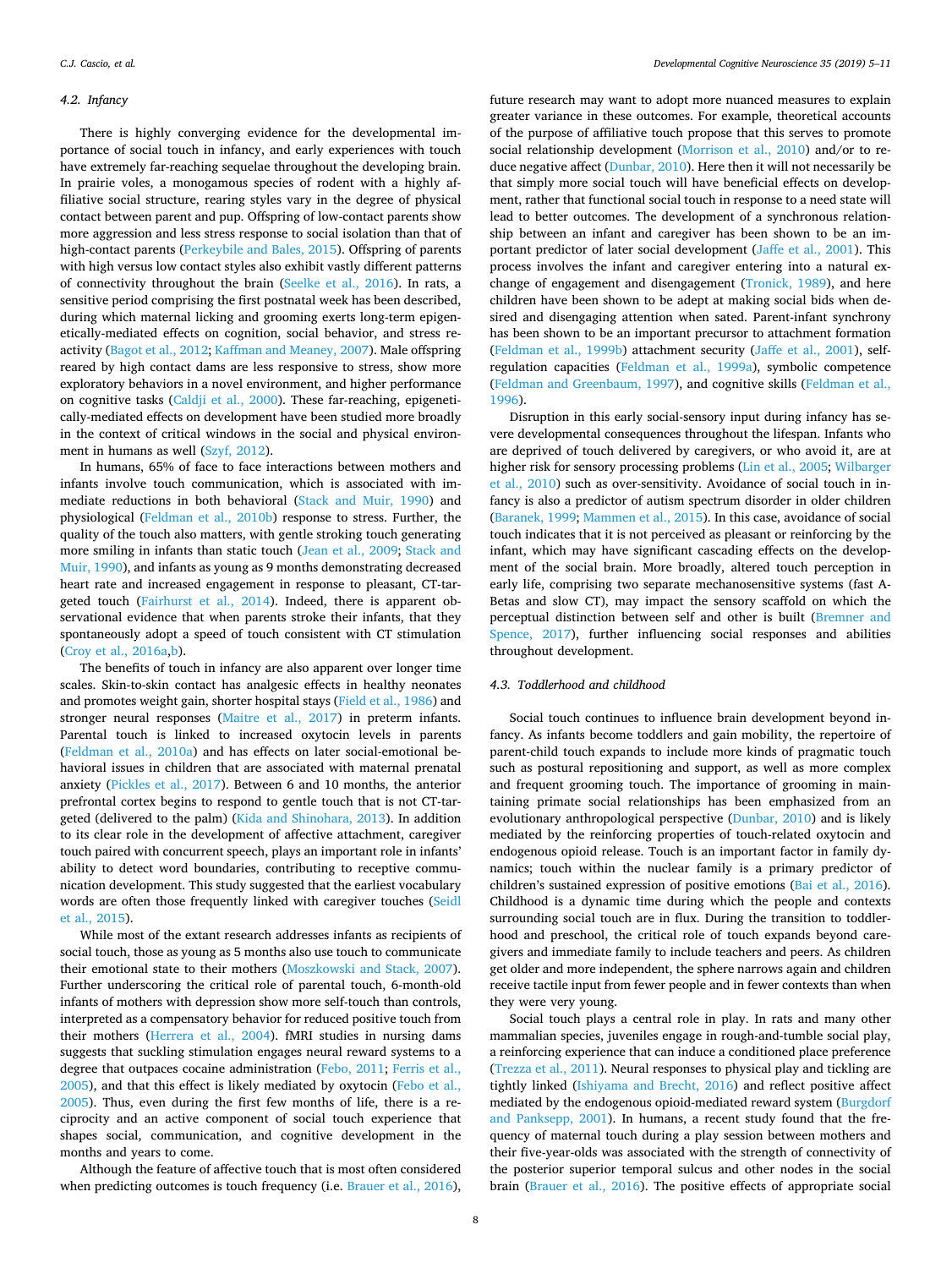touch in early development seems particularly important to highlight at present with the climate of fear surrounding any tactile interaction with children ([Sekhar et al., 2017\)](#page-7-42). Empowerment of children to seek, and permit touch when desired, while denying this when not desired will likely have positive developmental outcomes. More research is needed to consider how to facilitate this while remaining mindful of child protection issues.

There is also evidence for behavioral effects of physical touch from non-familial adults on children's behavior, although this kind of social touch is much less studied. Friendly touch from an experimenter increases the likelihood of a child delaying gratification by complying with the request to wait for permission before eating a piece of candy ([Leonard et al., 2014](#page-7-43)). In the classroom, positive, contingent touch from teachers has been demonstrated to increase on-task behavior and decrease disruptive behavior in young children ([Wheldall et al., 1986\)](#page-7-44).

Finally, the pattern of neural responses to CT-targeted touch appears similar in school-age children as in adults, including posterior insula and posterior superior temporal sulcus responding in young children. Response intensity appears to increase with age between early childhood and adulthood, suggesting that the circuitry for social touch continues to mature as the brain develops ([Björnsdotter et al., 2014\)](#page-6-54).

#### *4.4. Adolescence and adulthood*

As children reach sexual maturity and embark on the transition to adulthood, corresponding changes in their tactile social world continue to shape brain and behavior. Response to social touch becomes heavily influenced by sexuality and romantic attraction that develops during this stage. Gender asymmetry, in which males are more likely to touch females than vice versa, is apparent in interpersonal touch between adults, but not children ([Major et al., 1990\)](#page-7-45). As adulthood continues, while discriminative touch abilities decline with age, perceived pleasantness of CT-targeted touch continues to increase into the ninth decade of life [\(Sehlstedt et al., 2016\)](#page-7-46).

The effects of social touch in adolescents and adults are not limited to those relevant to romantic or sexual relationships. CT-targeted stroking touch that is non-romantic recruits neural networks involved in social cognition and reward more broadly, in contrast to non-CTtargeted touch delivered by the same experimenter [\(Gordon et al.,](#page-6-28) [2010\)](#page-6-28). Response to gentle stroking of the arm in brain regions such as the superior temporal sulcus and orbitofrontal cortex are negatively associated with subclinical autism traits in healthy adults ([Voos et al.,](#page-7-47) [2013\)](#page-7-47).

The preceding paragraphs describe social touch during typical development, however, they do not address differences in individuals with developmental disabilities. While there is limited research on social touch in developmental disabilities, recent studies present an emerging picture of altered social touch in autism spectrum disorder (ASD). ASD is a developmental disorder that begins in very early childhood and affects individuals throughout their lives, impacting reciprocal social behavior, and thus relationships. Aberrant sensory reactivity is also a cardinal feature of the disorder, with altered reactivity to touch correlating strongly with both social and nonsocial symptoms ([Foss-Feig et al., 2012\)](#page-6-55). Thus, we turn now to the emerging research on social touch perception in ASD, highlighting the intersection of lowlevel sensory differences and higher-level reciprocal social behavior.

#### **5. Social touch and disordered development: autism**

The impact of social touch on the developing brain and the consequences of its altered trajectory in childhood are posited here to be highly relevant for autism spectrum disorder [\(Baranek, 1999](#page-6-50)). Animal models of ASD exhibit both impaired tactile discrimination and defensiveness to gentle touch, with associated developmental effects on social behavior ([Orefice et al., 2016\)](#page-7-48). Children with autism exhibit aberrant behavioral responses to touch ([Cascio et al., 2016](#page-6-56); [Foss-Feig](#page-6-55)

[et al., 2012;](#page-6-55) [Schauder et al., 2015\)](#page-7-49) which are strongly linked both with the core clinical symptoms of the disorder and with biomarkers such as distinct epochs in the somatosensory neural response ([Cascio et al.,](#page-6-57) [2015\)](#page-6-57), white matter pathways [\(Pryweller et al., 2014](#page-7-50)), and genetic variants that increase serotonin transporter function [\(Schauder et al.,](#page-7-49) [2015\)](#page-7-49). Experimenter-delivered affective (pleasant and unpleasant) touch to children with autism elicits defensive reactions that are more severe in CT-innervated somatotopic regions (face and arm) than in non-CT-innervated regions (palm) ([Cascio et al., 2016\)](#page-6-56). A direct comparison of neural responses to CT- versus non-CT-targeted touch in children with autism suggests a dichotomous response, with reduced response in widespread social-affective brain networks to CT-targeted touch, and enhanced response in primary somatosensory cortex to non-CT-targeted touch [\(Kaiser et al., 2015](#page-7-51)).

Taken together, these results indicate that social touch is altered in autism, although it remains to be clarified how heterogeneous neural and behavioral responses to social touch in individuals with autism intersect *vis a vis* hyper-responsiveness and hypo-responsiveness. Both hypo-responsiveness and hyper-responsiveness to social touch may result in reduced input (occurring naturally or resulting from defensive/ avoiding behaviors) that alters the trajectory of the developing social brain starting in infancy. Given the fundamental importance of social touch for infant's formation of secure attachment, cognitive and linguistic development, social reward, and emotion regulation, these differences are likely to have far-reaching effects indeed. A better understanding of these sensory-social developmental sequelae holds great promise for developing and refining early intervention approaches based on sensory features.

#### **6. Conclusions**

The themes that we have highlighted in this review cast the developmental nature of social touch as dynamic, integrative, and firmly rooted in reward learning processes that shape the developing brain and ultimately adult behavior. The landscape that defines social touch changes qualitatively from an intense and primary mode for associative learning and affiliative connection in the earliest stages of pre- and neonatal life, to part of a multisensory integrated environment throughout the lifespan. Changes with mobility, independence, widening spheres of social influence, sexual maturity, and aging all impact the perceptual experience of social touch. This perceptual experience is in and of itself the product of several overlapping integrative processes. At the neurobiological level, converging input from multiple afferent classes, with a primary role for CT afferents, is paired repeatedly over time with physiological and psychological processes that invoke feelings of comfort, security, and satisfaction. These peripheral processes and their corresponding pathways in the central nervous system are effectors of broader neurobiological systems including oxytocin and mu-opioid systems mediating the reinforcing properties of simple and more complex social bonding, respectively. These systems all interact with top-down contextual factors, including the nature of the relationships, culture, and social context, to create a highly complex, flexible platform in which the rich affective information conveyed through the skin exerts a powerful impact on behavior through learning over a lifetime.

#### **Conflict of Interest**

None.

#### **References**

<span id="page-5-0"></span>Ackerley, R., Backlund Wasling, H., Liljencrantz, J., Olausson, H., Johnson, R.D., Wessberg, J., 2014. Human C-tactile afferents are tuned to the temperature of a skinstroking caress. J. Neurosci. 34, 2879–2883. [http://dx.doi.org/10.1523/JNEUROSCI.](http://dx.doi.org/10.1523/JNEUROSCI.2847-13.2014) [2847-13.2014](http://dx.doi.org/10.1523/JNEUROSCI.2847-13.2014).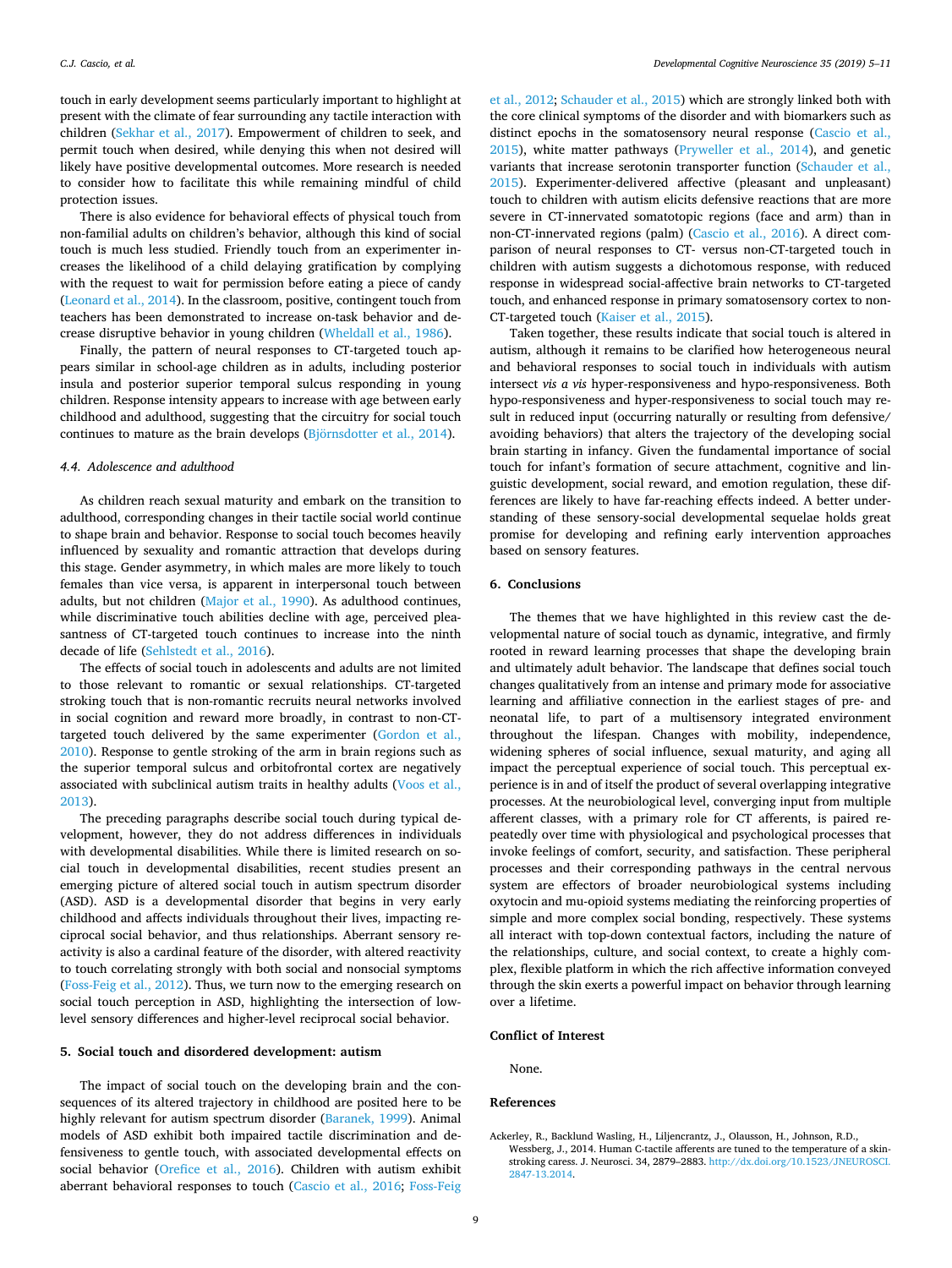- <span id="page-6-15"></span>Ackerley, R., Olausson, H., Wessberg, J., McGlone, F., 2012. Wetness perception across body sites. Neurosci. Lett. 522, 73–77. [http://dx.doi.org/10.1016/j.neulet.2012.06.](http://dx.doi.org/10.1016/j.neulet.2012.06.020) [020](http://dx.doi.org/10.1016/j.neulet.2012.06.020)
- <span id="page-6-32"></span>Bagot, R.C., Zhang, T.-Y., Wen, X., Nguyen, T.T.T., Nguyen, H.-B., Diorio, J., Wong, T.P., Meaney, M.J., 2012. Variations in postnatal maternal care and the epigenetic regulation of metabotropic glutamate receptor 1 expression and hippocampal function in the rat. Proc. Natl. Acad. Sci. U. S. A. 109 (Suppl. 2), 17200–17207. [http://dx.doi.](http://dx.doi.org/10.1073/pnas.1204599109) [org/10.1073/pnas.1204599109](http://dx.doi.org/10.1073/pnas.1204599109).
- <span id="page-6-51"></span>Bai, S., Repetti, R.L., Sperling, J.B., 2016. Children's expressions of positive emotion are sustained by smiling, touching, and playing with parents and siblings: a naturalistic observational study of family life. Dev. Psychol. 52, 88–101. [http://dx.doi.org/10.](http://dx.doi.org/10.1037/a0039854) [1037/a0039854](http://dx.doi.org/10.1037/a0039854).
- <span id="page-6-50"></span>[Baranek, G.T., 1999. Autism during infancy: a retrospective video analysis of sensory](http://refhub.elsevier.com/S1878-9293(17)30196-2/sbref0025)[motor and social behaviors at 9-12 months of age. J. Autism Dev. Disord. 29,](http://refhub.elsevier.com/S1878-9293(17)30196-2/sbref0025) [213–224](http://refhub.elsevier.com/S1878-9293(17)30196-2/sbref0025).
- <span id="page-6-14"></span>[Bentley, I.M., 1900. The synthetic experiment. Am. J. Psychol. 11, 405–425](http://refhub.elsevier.com/S1878-9293(17)30196-2/sbref0030).
- <span id="page-6-54"></span>Björnsdotter, M., Gordon, I., Pelphrey, K.A., Olausson, H., Kaiser, M.D., 2014. Development of brain mechanisms for processing affective touch. Front. Behav. Neurosci. 8, 24. [http://dx.doi.org/10.3389/fnbeh.2014.00024.](http://dx.doi.org/10.3389/fnbeh.2014.00024)
- <span id="page-6-44"></span>Brauer, J., Xiao, Y., Poulain, T., Friederici, A.D., Schirmer, A., 2016. Frequency of maternal touch predicts resting activity and connectivity of the developing social brain. Cereb. Cortex 26, 3544–3552. [http://dx.doi.org/10.1093/cercor/bhw137.](http://dx.doi.org/10.1093/cercor/bhw137)
- <span id="page-6-26"></span>Bremner, A.J., Spence, C., 2017. The development of tactile perception. Adv. Child Dev. Behav. 52, 227–268. <http://dx.doi.org/10.1016/bs.acdb.2016.12.002>.
- <span id="page-6-53"></span>[Burgdorf, J., Panksepp, J., 2001. Tickling induces reward in adolescent rats. Physiol.](http://refhub.elsevier.com/S1878-9293(17)30196-2/sbref0050) [Behav. 72, 167–173.](http://refhub.elsevier.com/S1878-9293(17)30196-2/sbref0050)
- <span id="page-6-29"></span>Bystrova, K., 2009. Novel mechanism of human fetal growth regulation: a potential role of lanugo, vernix caseosa and a second tactile system of unmyelinated low-threshold C-afferents. Med. Hypotheses 72, 143–146. [http://dx.doi.org/10.1016/j.mehy.2008.](http://dx.doi.org/10.1016/j.mehy.2008.09.033) [09.033](http://dx.doi.org/10.1016/j.mehy.2008.09.033).
- <span id="page-6-34"></span>[Caldji, C., Diorio, J., Meaney, M.J., 2000. Variations in maternal care in infancy regulate](http://refhub.elsevier.com/S1878-9293(17)30196-2/sbref0060) [the development of stress reactivity. Biol. Psychiatry 48, 1164–1174.](http://refhub.elsevier.com/S1878-9293(17)30196-2/sbref0060)
- <span id="page-6-31"></span>Carra, C., Lavelli, M., Keller, H., 2014. Differences in practices of body stimulation during the first 3 months: ethnotheories and behaviors of Italian mothers and West African immigrant mothers. Infant Behav. Dev. 37, 5–15. [http://dx.doi.org/10.1016/j.](http://dx.doi.org/10.1016/j.infbeh.2013.10.004) [infbeh.2013.10.004](http://dx.doi.org/10.1016/j.infbeh.2013.10.004).
- <span id="page-6-57"></span>Cascio, C.J., Gu, C., Schauder, K.B., Key, A.P., Yoder, P., 2015. Somatosensory eventrelated potentials and association with tactile behavioral responsiveness patterns in children with ASD. Brain Topogr. <http://dx.doi.org/10.1007/s10548-015-0439-1>.
- <span id="page-6-56"></span>Cascio, C.J., Lorenzi, J., Baranek, G.T., 2016. Self-reported pleasantness ratings and examiner-coded defensiveness in response to touch in children with ASD: effects of stimulus material and bodily location. J. Autism Dev. Disord. 46, 1528–1537. [http://](http://dx.doi.org/10.1007/s10803-013-1961-1) [dx.doi.org/10.1007/s10803-013-1961-1](http://dx.doi.org/10.1007/s10803-013-1961-1).
- <span id="page-6-5"></span>Case, L.K., Čeko, M., Gracely, J.L., Richards, E.A., Olausson, H., Bushnell, M.C., 2016. Touch perception altered by chronic pain and by opioid blockade. eNeuro 3. [http://](http://dx.doi.org/10.1523/ENEURO.0138-15.2016) [dx.doi.org/10.1523/ENEURO.0138-15.2016.](http://dx.doi.org/10.1523/ENEURO.0138-15.2016)
- <span id="page-6-21"></span>Croy, I., Drechsler, E., Hamilton, P., Hummel, T., Olausson, H., 2016a. Olfactory modulation of affective touch processing - a neurophysiological investigation.<br>NeuroImage 135, 135-141, http://dx.doi.org/10.1016/i.neuroimage.2016.04.046. NeuroImage 135, 135-141. http://dx.doi.org/10.1016/j.neuroimag
- <span id="page-6-22"></span>Croy, I., Luong, A., Triscoli, C., Hofmann, E., Olausson, H., Sailer, U., 2016b. Interpersonal stroking touch is targeted to C tactile afferent activation. Behav. Brain Res. 297, 37–40. <http://dx.doi.org/10.1016/j.bbr.2015.09.038>.
- <span id="page-6-27"></span>Duhn, L., 2010. The importance of touch in the development of attachment. Adv. Neonatal Care 10, 294–300. [http://dx.doi.org/10.1097/ANC.0b013e3181fd2263.](http://dx.doi.org/10.1097/ANC.0b013e3181fd2263)
- <span id="page-6-25"></span>Dunbar, R.I.M., 2010. The social role of touch in humans and primates: behavioural function and neurobiological mechanisms. Neurosci. Biobehav. Rev. 34, 260–268. <http://dx.doi.org/10.1016/j.neubiorev.2008.07.001>.
- <span id="page-6-11"></span>Ebisch, S.J., Ferri, F., Gallese, V., 2014a. Touching moments: desire modulates the neural anticipation of active romantic caress. Front. Behav. Neurosci. 8, 60. [http://dx.doi.](http://dx.doi.org/10.3389/fnbeh.2014.00060) [org/10.3389/fnbeh.2014.00060](http://dx.doi.org/10.3389/fnbeh.2014.00060).
- <span id="page-6-12"></span>Ebisch, S.J.H., Ferri, F., Romani, G.L., Gallese, V., 2014b. Reach out and touch someone: anticipatory sensorimotor processes of active interpersonal touch. J. Cogn. Neurosci. 26, 2171–2185. [http://dx.doi.org/10.1162/jocn\\_a\\_00610.](http://dx.doi.org/10.1162/jocn_a_00610)
- <span id="page-6-6"></span>Ebisch, S.J.H., Ferri, F., Salone, A., Perrucci, M.G., D'Amico, L., Ferro, F.M., Romani, G.L., Gallese, V., 2011. Differential involvement of somatosensory and interoceptive cortices during the observation of affective touch. J. Cogn. Neurosci. 23, 1808–1822. <http://dx.doi.org/10.1162/jocn.2010.21551>.
- <span id="page-6-0"></span>Ellingsen, D.-M., Leknes, S., Løseth, G., Wessberg, J., Olausson, H., 2016. The neurobiology shaping affective touch: expectation, motivation, and meaning in the multisensory context. Front. Psychol. 6. <http://dx.doi.org/10.3389/fpsyg.2015.01986>.
- <span id="page-6-30"></span>Esposito, G., Yoshida, S., Ohnishi, R., Tsuneoka, Y., Rostagno, M., del, C., Yokota, S., Okabe, S., Kamiya, K., Hoshino, M., Shimizu, M., Venuti, P., Kikusui, T., Kato, T., Kuroda, K.O., 2013. Infant calming responses during maternal carrying in humans and mice. Curr. Biol. 23, 739–745. <http://dx.doi.org/10.1016/j.cub.2013.03.041>.
- <span id="page-6-1"></span>[Essick, G.K., James, A., McGlone, F.P., 1999. Psychophysical assessment of the affective](http://refhub.elsevier.com/S1878-9293(17)30196-2/sbref0130) [components of non-painful touch. Neuroreport 10, 2083–2087.](http://refhub.elsevier.com/S1878-9293(17)30196-2/sbref0130)
- <span id="page-6-2"></span>Essick, G.K., McGlone, F., Dancer, C., Fabricant, D., Ragin, Y., Phillips, N., Jones, T., Guest, S., 2010. Quantitative assessment of pleasant touch. Neurosci. Biobehav. Rev. 34, 192–203. [http://dx.doi.org/10.1016/j.neubiorev.2009.02.003.](http://dx.doi.org/10.1016/j.neubiorev.2009.02.003)
- <span id="page-6-37"></span>Fairhurst, M.T., Löken, L., Grossmann, T., 2014. Physiological and behavioral responses reveal 9-month-old infants' sensitivity to pleasant touch. Psychol. Sci. 25, 1124–1131. [http://dx.doi.org/10.1177/0956797614527114.](http://dx.doi.org/10.1177/0956797614527114)
- <span id="page-6-41"></span>Febo, M., 2011. A bold view of the lactating brain: functional magnetic resonance imaging studies of suckling in awake dams. J. Neuroendocrinol. 23, 1009–1019. [http://](http://dx.doi.org/10.1111/j.1365-2826.2011.02184.x) [dx.doi.org/10.1111/j.1365-2826.2011.02184.x](http://dx.doi.org/10.1111/j.1365-2826.2011.02184.x).

<span id="page-6-43"></span>Febo, M., Numan, M., Ferris, C.F., 2005. Functional magnetic resonance imaging shows

oxytocin activates brain regions associated with mother-pup bonding during suckling. J. Neurosci. 25, 11637–11644. [http://dx.doi.org/10.1523/JNEUROSCI.3604-](http://dx.doi.org/10.1523/JNEUROSCI.3604-05.2005)

- <span id="page-6-39"></span>[05.2005.](http://dx.doi.org/10.1523/JNEUROSCI.3604-05.2005) Feldman, R., Gordon, I., Schneiderman, I., Weisman, O., Zagoory-Sharon, O., 2010a. Natural variations in maternal and paternal care are associated with systematic changes in oxytocin following parent-infant contact. Psychoneuroendocrinology 35, 1133–1141. <http://dx.doi.org/10.1016/j.psyneuen.2010.01.013>.
- <span id="page-6-48"></span>Feldman, R., Greenbaum, C.W., 1997. Affect regulation and synchrony in mother—infant play as precursors to the development of symbolic competence. Infant Ment. Health J. 18, 4–23. [http://dx.doi.org/10.1002/\(SICI\)1097-0355\(199721\)18:1<4::AID-](http://dx.doi.org/10.1002/(SICI)1097-0355(199721)18:1<4::AID-IMHJ2>3.0.CO;2-R)[IMHJ2>3.0.CO;2-R.](http://dx.doi.org/10.1002/(SICI)1097-0355(199721)18:1<4::AID-IMHJ2>3.0.CO;2-R)
- <span id="page-6-47"></span>[Feldman, R., Greenbaum, C.W., Yirmiya, N., 1999a. Mother-infant affect synchrony as an](http://refhub.elsevier.com/S1878-9293(17)30196-2/sbref0165) [antecedent of the emergence of self-control. Dev. Psychol. 35, 223–231](http://refhub.elsevier.com/S1878-9293(17)30196-2/sbref0165).
- <span id="page-6-49"></span>Feldman, R., Greenbaum, C.W., Yirmiya, N., Mayes, L.C., 1996. Relations between cyclicity and regulation in mother-infant interaction at 3 and 9 months and cognition at 2 years. J. Appl. Dev. Psychol. 17, 347–365. [http://dx.doi.org/10.1016/S0193-](http://dx.doi.org/10.1016/S0193-3973(96)90031-3) [3973\(96\)90031-3](http://dx.doi.org/10.1016/S0193-3973(96)90031-3).
- <span id="page-6-35"></span>Feldman, R., Singer, M., Zagoory, O., 2010b. Touch attenuates infants' physiological reactivity to stress. Dev. Sci. 13, 271–278. [http://dx.doi.org/10.1111/j.1467-7687.](http://dx.doi.org/10.1111/j.1467-7687.2009.00890.x) [2009.00890.x.](http://dx.doi.org/10.1111/j.1467-7687.2009.00890.x)
- <span id="page-6-46"></span>[Feldman, R., Weller, A., Leckman, J.F., Kuint, J., Eidelman, A.I., 1999b. The nature of the](http://refhub.elsevier.com/S1878-9293(17)30196-2/sbref0180) [mother's tie to her infant: maternal bonding under conditions of proximity, separa](http://refhub.elsevier.com/S1878-9293(17)30196-2/sbref0180)[tion, and potential loss. J. Child Psychol. Psychiatry 40, 929–939.](http://refhub.elsevier.com/S1878-9293(17)30196-2/sbref0180)
- <span id="page-6-42"></span>Ferris, C.F., Kulkarni, P., Sullivan, J.M., Harder, J.A., Messenger, T.L., Febo, M., 2005. Pup suckling is more rewarding than cocaine: evidence from functional magnetic resonance imaging and three-dimensional computational analysis. J. Neurosci. 25, 149–156. [http://dx.doi.org/10.1523/JNEUROSCI.3156-04.2005.](http://dx.doi.org/10.1523/JNEUROSCI.3156-04.2005)
- <span id="page-6-38"></span>[Field, T.M., Schanberg, S.M., Scafidi, F., Bauer, C.R., Vega-Lahr, N., Garcia, R., Nystrom,](http://refhub.elsevier.com/S1878-9293(17)30196-2/sbref0190) [J., Kuhn, C.M., 1986. Tactile/kinesthetic stimulation effects on preterm neonates.](http://refhub.elsevier.com/S1878-9293(17)30196-2/sbref0190) [Pediatrics 77, 654–658](http://refhub.elsevier.com/S1878-9293(17)30196-2/sbref0190).
- <span id="page-6-55"></span>[Foss-Feig, J.H., Heacock, J., Cascio, C.J., 2012. Tactile responsiveness patterns and their](http://refhub.elsevier.com/S1878-9293(17)30196-2/sbref0195) [association with core features in autism spectrum disorders. Res. Autism Spectr.](http://refhub.elsevier.com/S1878-9293(17)30196-2/sbref0195) [Disord. 6, 337–344](http://refhub.elsevier.com/S1878-9293(17)30196-2/sbref0195).
- <span id="page-6-16"></span>Gallace, A., Spence, C., 2010. The science of interpersonal touch: an overview. Neurosci. Biobehav. Rev. 34, 246–259. <http://dx.doi.org/10.1016/j.neubiorev.2008.10.004>.
- <span id="page-6-20"></span>Gazzola, V., Spezio, M.L., Etzel, J.A., Castelli, F., Adolphs, R., Keysers, C., 2012. Primary somatosensory cortex discriminates affective significance in social touch. Proc. Natl. Acad. Sci. U. S. A. 109, E1657–1666. <http://dx.doi.org/10.1073/pnas.1113211109>.
- <span id="page-6-9"></span>Gentsch, A., Panagiotopoulou, E., Fotopoulou, A., 2015. Active interpersonal touch gives rise to the social softness illusion. Curr. Biol. CB 25, 2392–2397. [http://dx.doi.org/](http://dx.doi.org/10.1016/j.cub.2015.07.049) [10.1016/j.cub.2015.07.049](http://dx.doi.org/10.1016/j.cub.2015.07.049).
- <span id="page-6-3"></span>[Georgopoulos, A.P., 1976. Functional properties of primary afferent units probably re](http://refhub.elsevier.com/S1878-9293(17)30196-2/sbref0215)[lated to pain mechanisms in primate glabrous skin. J. Neurophysiol. 39, 71–83](http://refhub.elsevier.com/S1878-9293(17)30196-2/sbref0215).
- <span id="page-6-19"></span>Goldstein, P., Weissman-Fogel, I., Dumas, G., Shamay-Tsoory, S.G., 2018. Brain-to-brain coupling during handholding is associated with pain reduction. Proc. Natl. Acad. Sci. U. S. A. [http://dx.doi.org/10.1073/pnas.1703643115.](http://dx.doi.org/10.1073/pnas.1703643115)
- <span id="page-6-13"></span>Goldstein, P., Weissman-Fogel, I., Shamay-Tsoory, S.G., 2017. The role of touch in regulating inter-partner physiological coupling during empathy for pain. Sci. Rep. 7, 3252. http://dx.doi.org/10.1038/s41598-017-03627
- <span id="page-6-8"></span>Gordon, I., Voos, A.C., Bennett, R.H., Bolling, D.Z., Pelphrey, K.A., Kaiser, M.D., 2013. Brain mechanisms for processing affective touch. Hum. Brain Mapp. 34, 914–922. [http://dx.doi.org/10.1002/hbm.21480.](http://dx.doi.org/10.1002/hbm.21480)
- <span id="page-6-28"></span>Gordon, I., Zagoory-Sharon, O., Leckman, J.F., Feldman, R., 2010. Oxytocin, cortisol, and triadic family interactions. Physiol. Behav. 101, 679–684. [http://dx.doi.org/10.](http://dx.doi.org/10.1016/j.physbeh.2010.08.008) [1016/j.physbeh.2010.08.008.](http://dx.doi.org/10.1016/j.physbeh.2010.08.008)
- <span id="page-6-24"></span>Grandi, L.C., 2016. From sweeping to the caress: similarities and discrepancies between human and Non-human primates' Pleasant touch. Front. Psychol. 7, 1371. [http://dx.](http://dx.doi.org/10.3389/fpsyg.2016.01371) [doi.org/10.3389/fpsyg.2016.01371](http://dx.doi.org/10.3389/fpsyg.2016.01371).
- <span id="page-6-23"></span>Haans, A., IJsselsteijn, W., 2006. Mediated social touch: a review of current research and future directions. Virtual Real. 9, 149–159. [http://dx.doi.org/10.1007/s10055-005-](http://dx.doi.org/10.1007/s10055-005-0014-2) [0014-2.](http://dx.doi.org/10.1007/s10055-005-0014-2)
- <span id="page-6-4"></span>Henning, M., Fox, G.R., Kaplan, J., Damasio, H., Damasio, A., 2017. A potential role for mu-opioids in mediating the positive effects of gratitude. Front. Psychol. 8, 868. <http://dx.doi.org/10.3389/fpsyg.2017.00868>.
- <span id="page-6-40"></span>Herrera, E., Reissland, N., Shepherd, J., 2004. Maternal touch and maternal child-directed speech: effects of depressed mood in the postnatal period. J. Affect. Disord. 81, 29–39. [http://dx.doi.org/10.1016/j.jad.2003.07.001.](http://dx.doi.org/10.1016/j.jad.2003.07.001)
- <span id="page-6-18"></span>Hertenstein, M.J., Holmes, R., McCullough, M., Keltner, D., 2009. The communication of emotion via touch. Emotion 9, 566–573. [http://dx.doi.org/10.1037/a0016108.](http://dx.doi.org/10.1037/a0016108)
- <span id="page-6-52"></span>Ishiyama, S., Brecht, M., 2016. Neural correlates of ticklishness in the rat somatosensory cortex. Science 354, 757–760. [http://dx.doi.org/10.1126/science.aah5114.](http://dx.doi.org/10.1126/science.aah5114)
- <span id="page-6-45"></span>[Jaffe, J., Beebe, B., Feldstein, S., Crown, C.L., Jasnow, M.D., Rochat, P., Stern, D.N., 2001.](http://refhub.elsevier.com/S1878-9293(17)30196-2/sbref0270) [Rhythms of dialogue in infancy: coordinated timing in development. Monogr. Soc.](http://refhub.elsevier.com/S1878-9293(17)30196-2/sbref0270) [Res. Child. Dev. 66, i-149.](http://refhub.elsevier.com/S1878-9293(17)30196-2/sbref0270)
- <span id="page-6-36"></span>Jean, A.D.L., Stack, D.M., Fogel, A., 2009. A longitudinal investigation of maternal touching across the first six months of life: age and context effects. Infant Behav. Dev. 32, 344–349. <http://dx.doi.org/10.1016/j.infbeh.2009.04.005>.
- <span id="page-6-10"></span>Jenkins, J.L., 1986. Physiological effects of petting a companion animal. Psychol. Rep. 58, 21–22. [http://dx.doi.org/10.2466/pr0.1986.58.1.21.](http://dx.doi.org/10.2466/pr0.1986.58.1.21)
- <span id="page-6-17"></span>Jones, S.E., Yarbrough, A.E., 1985. A naturalistic study of the meanings of touch. Commun. Monogr. 52, 19–56. <http://dx.doi.org/10.1080/03637758509376094>.
- <span id="page-6-7"></span>Jönsson, E.H., Wasling, H.B., Wagnbeck, V., Dimitriadis, M., Georgiadis, J.R., Olausson, H., Croy, I., 2015. Unmyelinated tactile cutaneous nerves Signal erotic sensations. J. Sex. Med. 12, 1338–1345. [http://dx.doi.org/10.1111/jsm.12905.](http://dx.doi.org/10.1111/jsm.12905)
- <span id="page-6-33"></span>Kaffman, A., Meaney, M.J., 2007. Neurodevelopmental sequelae of postnatal maternal care in rodents: clinical and research implications of molecular insights. J. Child